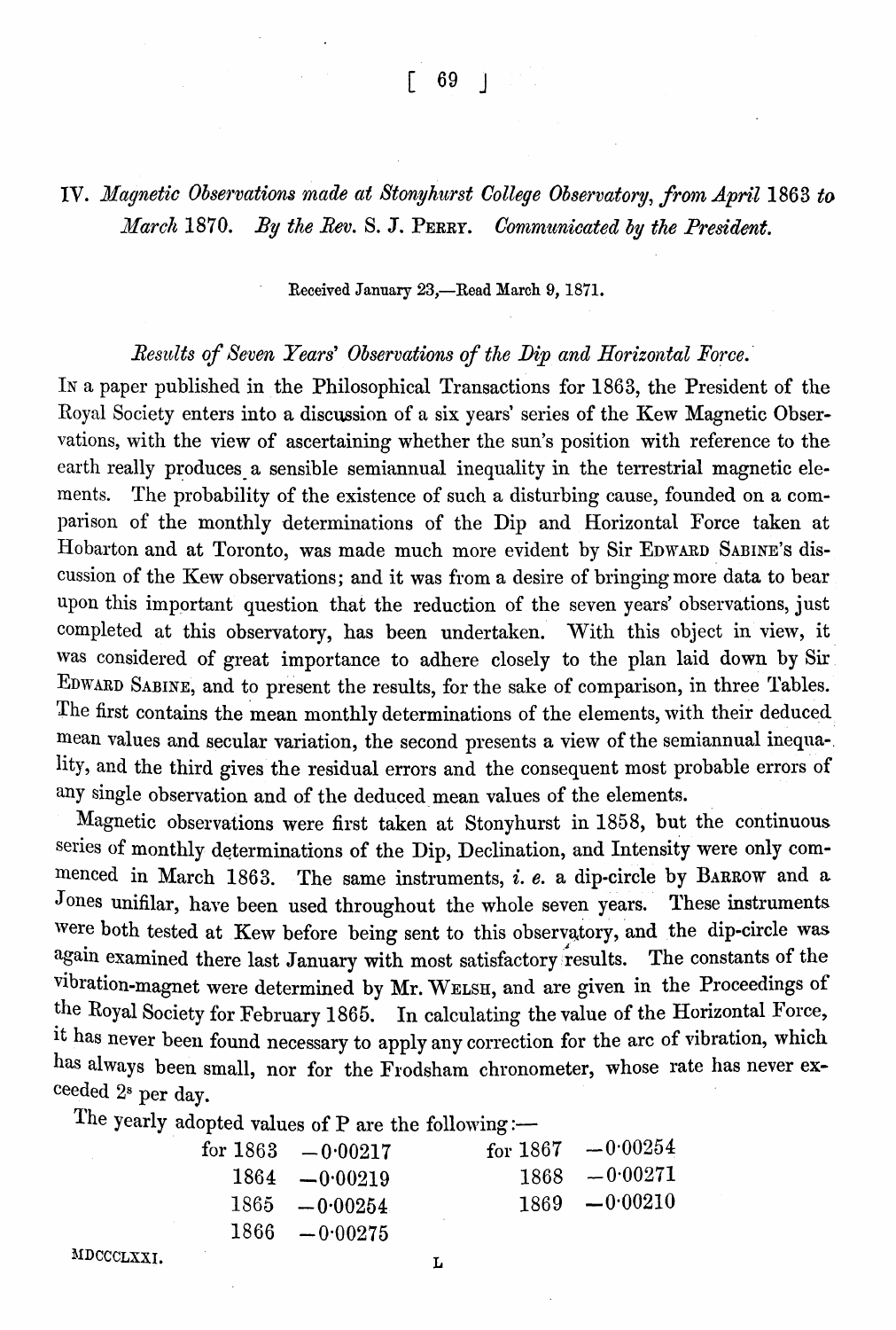Each of these values is the mean of the monthly determinations obtained by observa~ tions of deflections at 1'0 and 1'3 feet.

For the dip three needles have been employed, Nos. 1 and 2 from 1863 to August 1868, and Nos. 1 and 3 since the latter date. A correction has been applied since August 1868 for the change of needle; this correction  $=-0' 20''$  for the mean value.

The observations have always been taken by the Director of the Observatory, viz. by the Rev. W. SIDGREAVES, from 1863 to September 1868, and since that date by myself.

Unfortunately the station of observation has not been always the same, nor perfectly free from disturbing influences. The first station was a stone pillar erected in 1858 in the botanical garden of the college. In June 1864 the N.W. wall of the garden was replaced by an iron railing, whose nearest distance from the magnetic pillar is 91 feet. In January of the following year a three-quarter inch iron pipe was laid down on the S.E. side of the pillar, at a distance of 38 feet 9 inches; and in September 1867 a second iron pipe,  $1\frac{1}{4}$  inch in diameter, was placed parallel to the former at  $2\frac{1}{2}$  inches greater distance from the pillar.

At the beginning of 1868 a wooden hut, three of whose sides are in great part glass, was erected in a retired part of the garden, and so placed that the shade of overhanging trees might protect it from the sun in summer, whilst it remained fully exposed to the sun's rays when at low altitudes. No iron was in the vicinity at the time, but a 2-inch iron pipe was laid down in October 1869 at a distance of 51 feet 9 inches from the stone pier on which the observations are taken.

A series of observations of the Dip, Declination, and Horizontal Force have been made on the same days at the old and new stations for the purpose of determining the corrections to be applied for change of locality. The corrections thus found for the first station are  $-0.0051$  in British units for the Horizontal Force, and  $+3'34''$  for the Dip. It is now impossible to determine absolutely what part of these corrections is due to the several masses of iron near the old pillar; but since it seems probable that the two iron pipes would have produced at most but a very slight disturbance, the whole correction has been applied from the time of the placing of the iron railings, *i. e.* from July 1864 to March 1868, both inclusively.

. The following Tables contain the corrected values.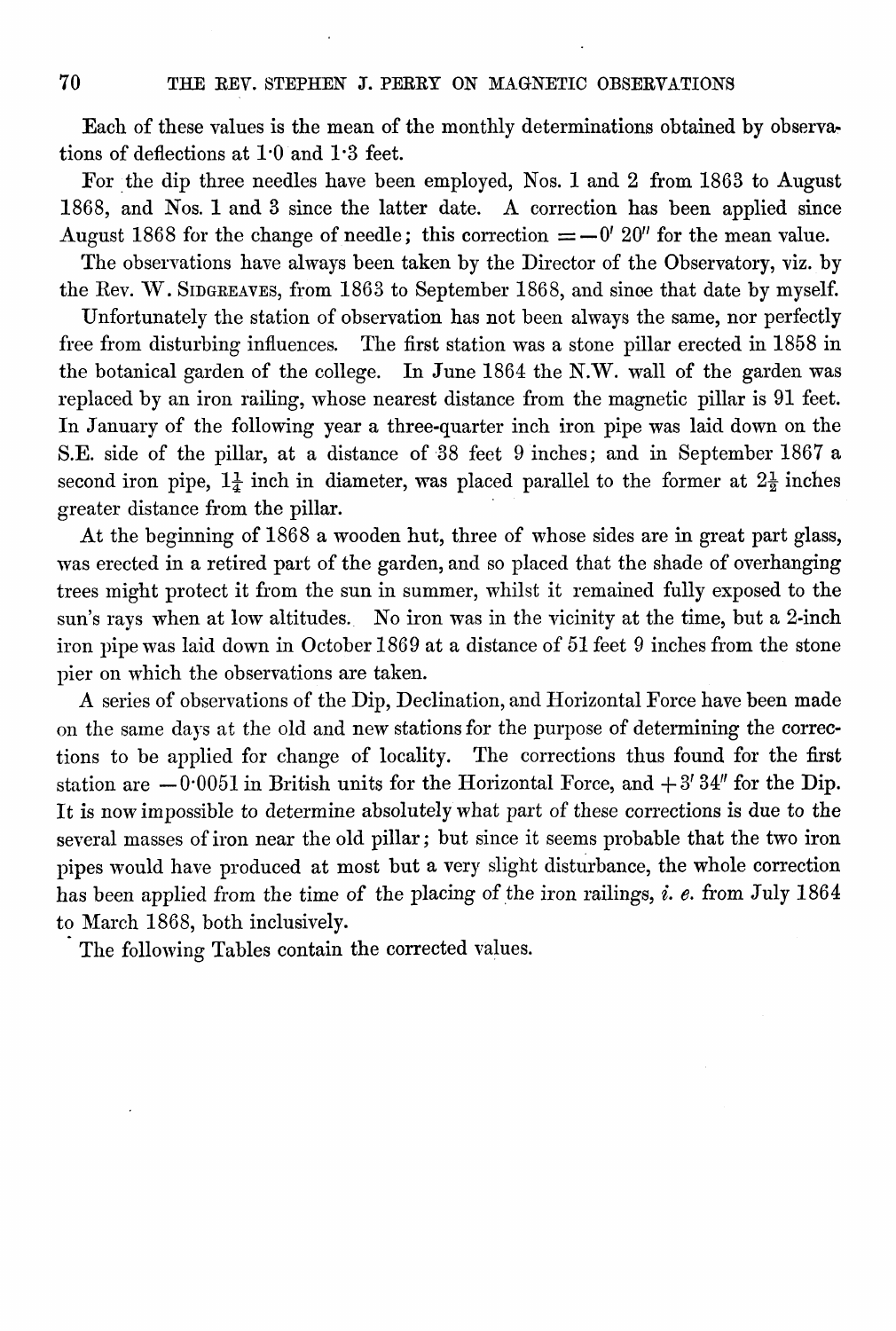### *The Horizontal Force.*

## TABLE I.

## Monthly mean values of the Horizontal Force.

| April to September.                                                                     | 1863.                                                    | 1864.                                                    | 1865.                                                    | 1866.                                                    | 1867.                                                        | 1868.                                                    | 1869.                                                    | Mean of<br>seven years.                                      |
|-----------------------------------------------------------------------------------------|----------------------------------------------------------|----------------------------------------------------------|----------------------------------------------------------|----------------------------------------------------------|--------------------------------------------------------------|----------------------------------------------------------|----------------------------------------------------------|--------------------------------------------------------------|
| April<br><br>May<br>. 1<br>$June$<br>July<br>August $\dots\dots\dots\dots$<br>September | 3.5912<br>3.5920<br>3.5850<br>3.5988<br>3.5956<br>3.5924 | 3.5950<br>3.5995<br>3.5999<br>3.6004<br>3.5924<br>3.5876 | 3.5958<br>3.6016<br>3.5997<br>3.5920<br>3.5987<br>3.5996 | 3.5978<br>3.5985<br>3.6004<br>3.6063<br>3.5980<br>3.5973 | 3.6094<br>3.6088<br>3.6090<br>3.6070<br>3.6104<br>3.6067     | 3.6052<br>3.6099<br>3.6100<br>3.6055<br>3.6060<br>3.6129 | 3.6157<br>3.6250<br>3.6195<br>3.6138<br>3.6177<br>3.6077 | 3.6014<br>3.6050<br>$3 - 6034$<br>3.6034<br>3.6027<br>3.6006 |
| Means                                                                                   | 3.5925                                                   | 3.5958                                                   | 3.5979                                                   | 3.5997                                                   | 3.6085                                                       | 3.6083                                                   | $3 - 6166$                                               | 3.6028                                                       |
| October to March.                                                                       | 1863-64.                                                 | 1864-65.                                                 | 1865-66.                                                 | 1866-67.                                                 | 1867-68.                                                     | 1868-69.                                                 | 1869-70.                                                 |                                                              |
|                                                                                         |                                                          |                                                          |                                                          |                                                          |                                                              |                                                          |                                                          |                                                              |
| October<br>November<br>December<br>January<br>February<br>March                         | 3.5909<br>3.5894<br>3.5962<br>3.5944<br>3.5971<br>3.5877 | 3.5891<br>3.5953<br>3.5912<br>3.5959<br>3.6001<br>3.5969 | 3.5912<br>3.5966<br>3.5978<br>3.5986<br>3.5990<br>3.5958 | 3.5992<br>3.6036<br>3.6036<br>3.6043<br>3.6061<br>3.6060 | 3.6101<br>3.6079<br>3.6073<br>3.5871<br>3.6060<br>$3 - 6066$ | 3.6173<br>3.6173<br>3.6194<br>3.6194<br>3.6223<br>3.6100 | 3.6190<br>3.6204<br>3.6249<br>3.6236<br>3.6166<br>3.6099 | 3.6024<br>3.6044<br>$3 - 6058$<br>3.6033<br>3.6067<br>3.6018 |
| $Mean$                                                                                  | 3.5926                                                   | 3.5948                                                   | 3.5965                                                   | 3.6038                                                   | 3.6042                                                       | 3.6176                                                   | 3.6191                                                   | 3.6041                                                       |
| Yearly means                                                                            | 3.5926                                                   | 3.5953                                                   | 3.5972                                                   | 3.6018                                                   | 3.6064                                                       | 3.6129                                                   | 3.6178                                                   | 3.6034                                                       |

The values for August and October 1863 are interpolations.

The value in January 1868 is evidently too small; this arose from a sudden change in the time of vibration of the magnet.

The above Table gives for the epoch October 1st, 1866,

The mean Horizontal Force  $=3.6034$ . With a secular acceleration  $=0.0042$ .

These quantities enable us directly to calculate the probable value of the force at any epoch, and we thus form the next Table.

•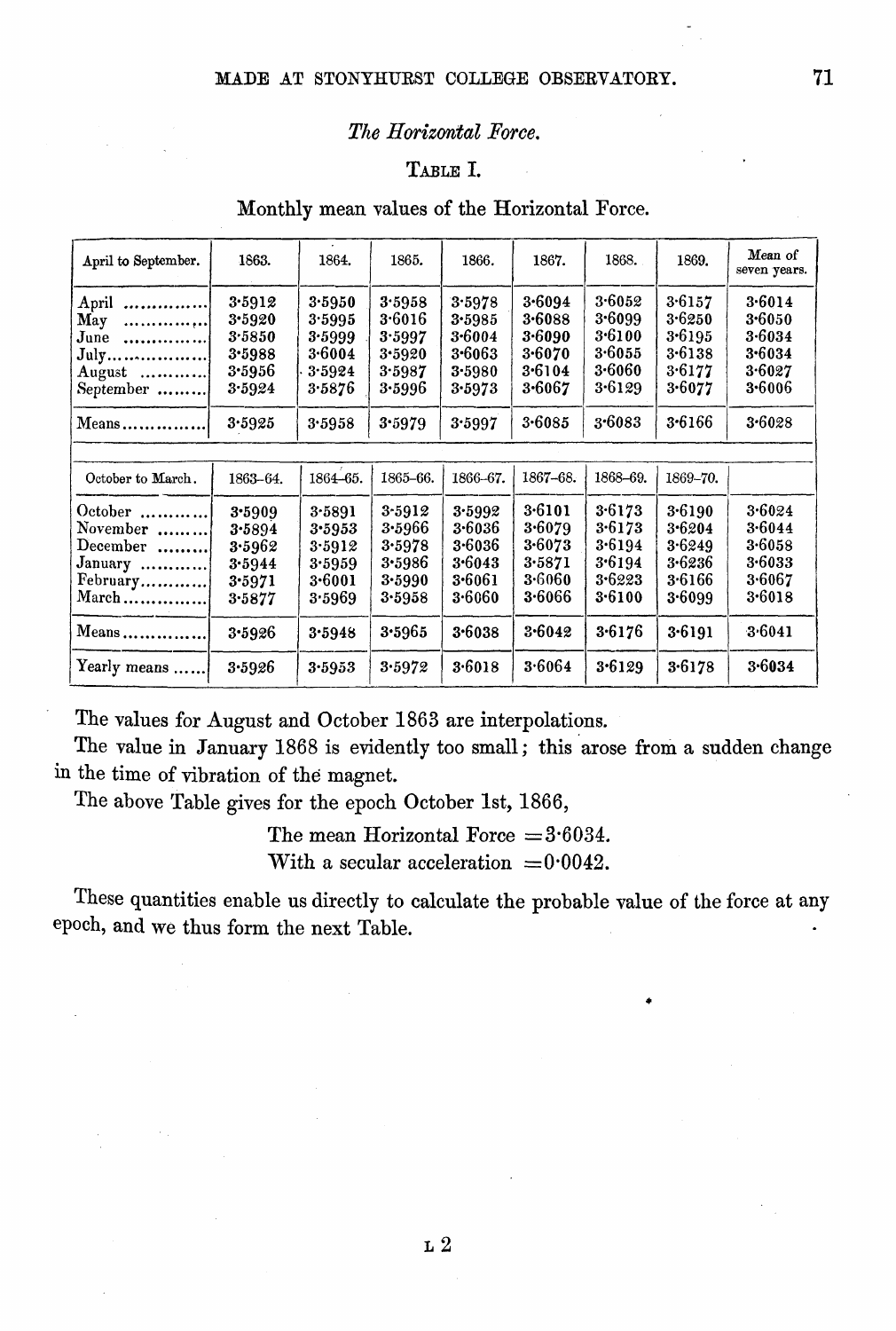### TABLE II.

|              | Correction                                 | Mean                      | Observed     | Observed - Computed.   |                      |  |
|--------------|--------------------------------------------|---------------------------|--------------|------------------------|----------------------|--|
| Date.        | for secular<br>variation.                  | $+$ secular<br>variation. | values.      | April to<br>September. | October to<br>March. |  |
| July 1, 1863 | $-0.0137$                                  | 3.5897                    | 3.5925       | $+0.0028$              |                      |  |
| Jan. 1, 1864 | $-0.0116$                                  | .5918                     | .5926        |                        | $+0.0008$            |  |
| July 1, 1864 | $-0.0095$                                  | .5939                     | .5958        | $+0.0019$              |                      |  |
| Jan. 1, 1865 | $-0.0074$                                  | .5960                     | .5948        |                        | $-0.0012$            |  |
| July 1, 1865 | $-0.0053$                                  | - 5981                    | .5979        | $-0.0002$              |                      |  |
| Jan. 1, 1866 | $-0.0032$                                  | .6002                     | .5965        |                        | $-0.0037$            |  |
| July 1, 1866 | $-0.0011$                                  | $-6023$                   | .5997        | $-0.0026$              |                      |  |
| Jan. 1, 1867 | $+0.0011$                                  | .6045                     | •6038        |                        | $-0.0007$            |  |
| July 1, 1867 | $+0.0032$                                  | $\cdot 6066$              | $\cdot 6085$ | $+0.0019$              |                      |  |
| Jan. 1, 1868 | $+0.0053$                                  | -6087                     | .6042        |                        | $-0.0045$            |  |
| July 1, 1868 | $+0.0074$                                  | .6108                     | .6083        | $-0.0025$              |                      |  |
| Jan. 1, 1869 | $+0.0095$                                  | .6129                     | $\cdot 6176$ |                        | $+0.0047$            |  |
| July 1, 1869 | $+0.0116$                                  | $\cdot 6150$              | .6166        | $+0.0016$              |                      |  |
| Jan. 1, 1870 | $+0.0137$                                  | •6171                     | .6191        |                        | $+0.0021$            |  |
|              | Mean differences in the semiannual periods |                           |              | $+0.00014$             | $-0.00036$           |  |

Semiannual inequality of the Horizontal Force.

Hence we may conclude that there exists an annual variation whose mean value is 0'0005; but the great difference between the figures for the semiannual periods shows that the variation in this particular case is not wholly due to the disturbing action of the sun.

We can now test the accuracy of our assumed values of the secular and semiannual variation, and of the observations themselves, by the formation of the following Table.

### TABLE III.

Residual errors in the monthly mean values of the Horizontal Force.

|                                                                          | 1863-64.                                           | 1864-65.                                            | 1865-66.                                             | 1866-67.                                           | 1867-68.                                                                   | 1868-69.                                           | 1869-70.                                                      | Mean.                                                                            | Semiannual<br>mean. |
|--------------------------------------------------------------------------|----------------------------------------------------|-----------------------------------------------------|------------------------------------------------------|----------------------------------------------------|----------------------------------------------------------------------------|----------------------------------------------------|---------------------------------------------------------------|----------------------------------------------------------------------------------|---------------------|
| April<br>May<br>. 1<br>$June$<br>July<br>!<br>August<br><b>September</b> | $+21$<br>$+25$<br>$-48$<br>$+86$<br>$+51$<br>$+15$ | $+17$<br>$+58$<br>$+59$<br>$+60$<br>$-23$<br>$-75$  | $-17$<br>$+37$<br>$+15$<br>$-66$<br>$-2$<br>3<br>$+$ | $-39$<br>$-36$<br>$-20$<br>$+35$<br>$-51$<br>$-62$ | 35<br>$+$<br>25<br>$+$<br>24<br>$+$<br>0<br>$+31$<br>10<br>$\qquad \qquad$ | $-49$<br>$-6$<br>$-8$<br>$-57$<br>$-55$<br>$+10$   | $+14$<br>$+103$<br>$+45$<br>$-16$<br>$+20$<br>$-84$           | $-0.00026$<br>$+0.00294$<br>$+0.00096$<br>$+0.00060$<br>$-0.00041$<br>$-0.00290$ | $-+0.00016$         |
| October<br>November<br>December<br>January<br>February<br>March          | $+2$<br>$-17$<br>$+48$<br>$+26$<br>$+50$<br>$-48$  | $-58$<br>$\bf{0}$<br>$-44$<br>$-1$<br>$+38$<br>$-2$ | $-79$<br>$-29$<br>$-20$<br>$-16$<br>$-15$<br>$-51$   | $-41$<br>$-1$<br>$-4$<br>$-1$<br>$+14$<br>$+9$     | 26<br>$+$<br>0<br>9<br>$-215$<br>$-29$<br>$-27$                            | $+56$<br>$+52$<br>$+70$<br>$+66$<br>$+92$<br>$-35$ | $+31$<br>41<br>$+$<br>-83<br>$+$<br>-66<br>$+$<br>--<br>$-78$ | $-0.00061$<br>$+0.00066$<br>$+0.00177$<br>$-0.00107$<br>$+0.00204$<br>$-0.00194$ | $+0.00014$          |
| Means                                                                    | $+18$                                              | 2<br>$+$                                            | $-20$                                                | $-16$                                              | - 12<br>$\overline{\phantom{a}}$                                           | $+11$                                              | 18<br>$\div$                                                  |                                                                                  |                     |

This Table shows that the assumption of a semiannual inequality, whose mean value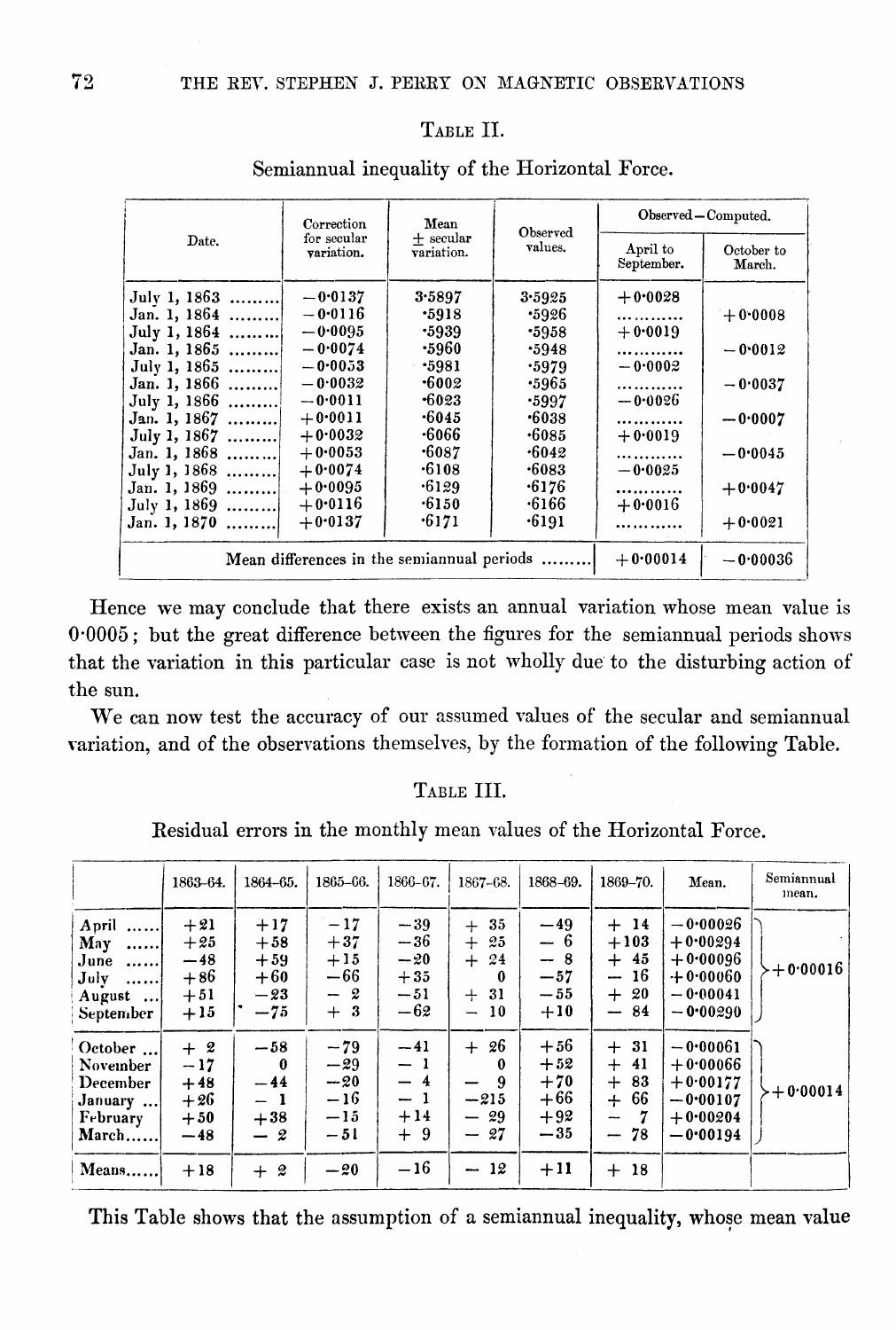is  $=0.00025$ , has led us into no sensible error, but that the corrections applied for the change of station between July 1864 and March 1868 should be somewhat modified.

Table III. gives as the probable error of a single observation, or monthly mean,  $\pm 0.00332$ , and neglecting January 1868,  $\pm 0.00292$ ; and for the error of the mean  $+0.00036$ , or neglecting January 1868,  $+0.00032$ .

The Dip Observations may now be treated in a precisely similar manner as those of the Horizontal Force.

| April to September.                                                      | 1863.                                                                                 | 1864.                                                                  | 1865.                                                                | 1866.                                                                                     | 1867.                                                                      | 1868.                                                                           | 1869.                                                               | Mean.                                                                                      |
|--------------------------------------------------------------------------|---------------------------------------------------------------------------------------|------------------------------------------------------------------------|----------------------------------------------------------------------|-------------------------------------------------------------------------------------------|----------------------------------------------------------------------------|---------------------------------------------------------------------------------|---------------------------------------------------------------------|--------------------------------------------------------------------------------------------|
| .<br>April<br>May<br>June<br>. 1<br>July<br>. 1<br>$August$<br>September | 69<br>51<br>13<br>-37<br>48<br>47 50<br>27<br>51<br>49 51<br>$\sim 10^{-11}$<br>48 15 | 46<br>29<br>46<br>40<br>49<br>15<br>47<br>44<br>47.<br>29<br>50.<br>35 | "<br>49 57<br>50<br>42<br>49<br>21<br>50<br>29<br>51<br>8<br>50<br>0 | $^{\prime\prime}$<br>52<br>48<br>47<br>26<br>47<br>33<br>48<br>32<br>46<br>19<br>46<br>11 | $45^{'}17$<br>44<br>16<br>22<br>43<br>47<br>24<br>46 15<br>16<br>45        | 40<br>45<br>41<br>-9<br>57<br>39<br>42<br>11<br>36<br>58<br>40<br>45            | 43<br>57<br>37<br>34<br>38<br>45<br>38<br>9<br>40<br>49<br>35<br>15 | $6\overset{\circ}{9}$<br>4639<br>45<br>12<br>45<br>-9<br>46<br>34<br>45<br>33<br>45<br>-11 |
| Means                                                                    | 69 49<br>32                                                                           | 48<br>$\boldsymbol{2}$                                                 | 50 16                                                                | 47<br>29                                                                                  | 45 18                                                                      | 40<br>18                                                                        | 39<br>5                                                             | 69 45 43                                                                                   |
| October to March.                                                        | 1863-64.                                                                              | $1864 - 65.$                                                           | 1865-66.                                                             | 1866-67.                                                                                  | 1867-68.                                                                   | 1868-69.                                                                        | 1869-70.                                                            |                                                                                            |
| October<br>November<br>December<br>January<br>February<br>March          | 69 48<br>23<br>48<br>30<br>47<br>17<br>47<br>21<br>49<br>13<br>47 19                  | 48<br>20<br>22<br>49<br>57<br>49<br>47<br>15<br>50<br>4<br>49<br>17    | 51<br>4<br>48<br>39<br>47<br>5<br>47<br>21<br>49<br>37<br>50<br>3    | 47 15<br>46<br>33<br>46<br>45<br>46<br>53<br>45<br>19<br>46<br>16                         | 43<br>33<br>34<br>44<br>43<br>$\bf{0}$<br>43<br>40<br>45<br>8<br>43<br>-50 | 43<br>$\overline{4}$<br>42<br>25<br>52<br>41<br>42<br>34<br>40<br>7<br>40<br>43 | 16<br>35<br>39<br>52<br>36<br>3<br>33<br>16<br>36<br>16<br>6<br>39  | 69.<br>45<br>16<br>45<br>42<br>44<br>34<br>44<br>3<br>6<br>45<br>45<br>13                  |
| Means                                                                    | 69<br>48<br>1                                                                         | 49<br>3                                                                | 48 58                                                                | 46<br>30                                                                                  | 43 58                                                                      | $41 \t47$                                                                       | 36<br>38                                                            | 44 59                                                                                      |
| Yearly means                                                             | 69 48 47                                                                              | 48<br>32                                                               | 49 37                                                                | 47<br>$\bf{0}$                                                                            | 44 38                                                                      | 2<br>41                                                                         | 37 52                                                               | 69<br>45 21                                                                                |

TABLE I. Monthly mean yalues of the Dip.'

The values for August and October 1863 are interpolated.

The mean dip for October 1st, 1866, is thus  $69^{\circ}$   $45'$   $21''.$ 

With a secular diminution= $1'$  49" $\cdot$ 2.

From these quantities we will now calculate the semiannual inequalities.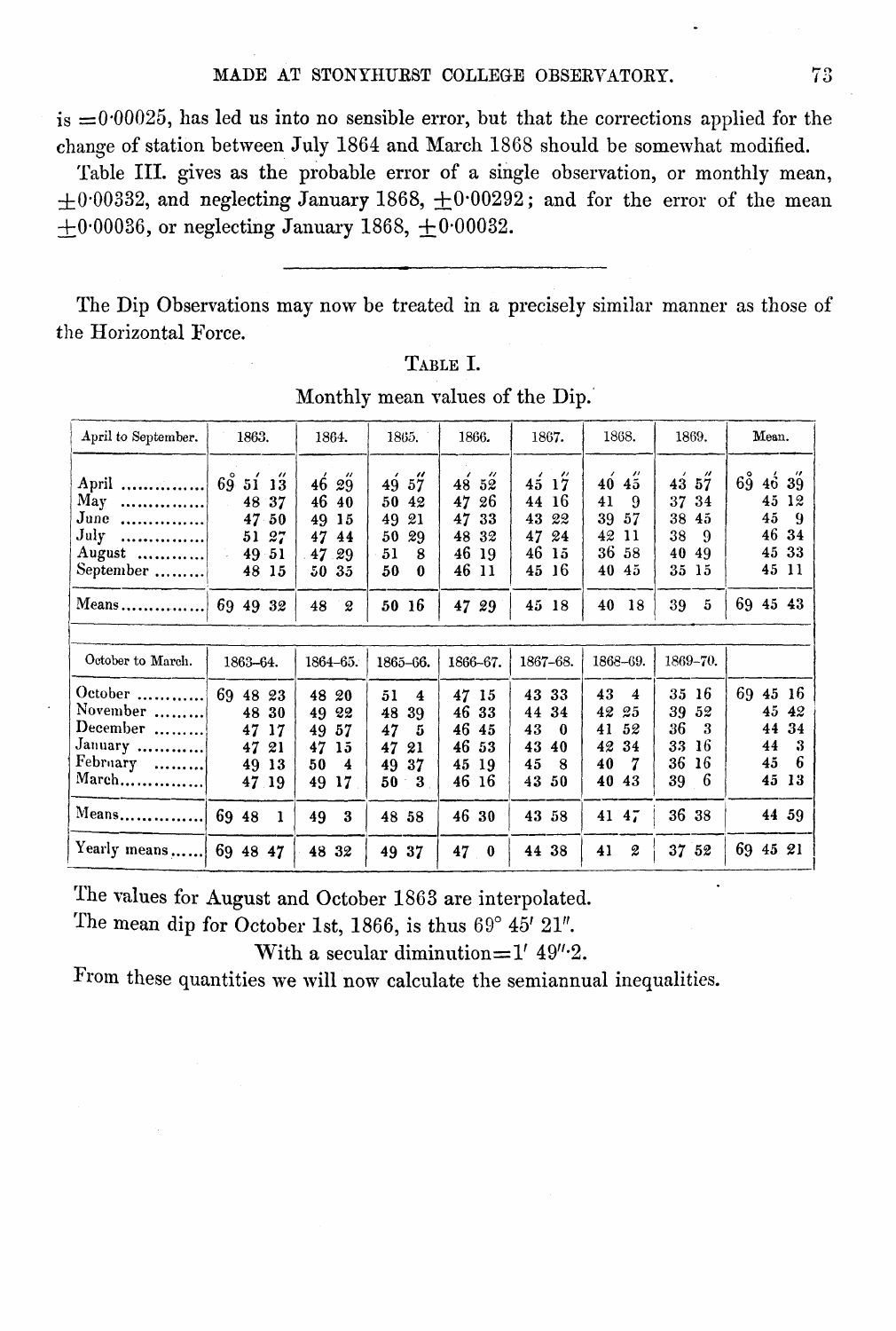|                                                                                                                                                                                                                              | Correction                                                                                                                                                            | Mean                                                                                                                      | Observed                                                                                                                                 | Observed - Calculated.                                                                                 |                                                                                      |  |
|------------------------------------------------------------------------------------------------------------------------------------------------------------------------------------------------------------------------------|-----------------------------------------------------------------------------------------------------------------------------------------------------------------------|---------------------------------------------------------------------------------------------------------------------------|------------------------------------------------------------------------------------------------------------------------------------------|--------------------------------------------------------------------------------------------------------|--------------------------------------------------------------------------------------|--|
| Date.                                                                                                                                                                                                                        | for secular<br>variation.                                                                                                                                             | $+$ secular<br>variation.                                                                                                 | values.                                                                                                                                  | April to<br>September.                                                                                 | October to<br>March.                                                                 |  |
| July 1, 1863<br>Jan. 1, 1864<br>July 1, 1864<br>Jan. 1, 1865<br>July 1, 1865<br>Jan. I, 1866<br>July 1, 1866<br>Jan. 1, 1867<br>July 1, 1867<br>Jan. 1, 1868<br>July 1, 1868<br>Jan. 1, 1869<br>July 1, 1869<br>Jan. 1, 1870 | $+5.53$<br>$+4,59$<br>$+4$ 4<br>$+3$ 10<br>$+2,15$<br>$+1$ 21<br>$+0.27$<br>$-0,27$<br>$-121$<br>$-215$<br>$-310$<br>$-4$ 4<br>$-4, 59$<br>$\mathbb{R}^2$<br>$-5, 53$ | 695114<br>50 20<br>49 25<br>48 31<br>47 36<br>46 42<br>45 48<br>44 54<br>44 0<br>43 6<br>42 11<br>41 17<br>40 22<br>39 28 | $69\,49\,32$<br>48.<br>- 1<br>48<br>- 2<br>49 3<br>50 16<br>48 58<br>47 29<br>46 30<br>45 18<br>43 58<br>40 18<br>41 47<br>39 5<br>36 38 | $-1\,4\,$<br><br>$-1$ 23<br><br>$+240$<br><br>$+1$ 41<br><br>$+1$ 18<br><br>$-1, 53$<br><br>$-117$<br> | $-\frac{2}{9}$ 19<br>$+0.32$<br>$+2,16$<br>$+1,36$<br>$+0.52$<br>$+0.30$<br>$-2, 50$ |  |
|                                                                                                                                                                                                                              |                                                                                                                                                                       | Mean differences in the semian nual periods                                                                               |                                                                                                                                          | $-0,5$                                                                                                 | 5<br>$+0$                                                                            |  |

## TABLE II. Semiannual inequality of the Dip.

The resulting difference is small compared with the errors of observation, and therefore it can afford but a slight confirmation of the hypothesis of the dependence of this inequality on the position of the sun in the ecliptic.

### TABLE III.

Residual errors in the monthly mean values of the Dip.

|                                                                                        | 1863-64.                                                                                | $1864 - 65.$                                                       | 1865-66.                                                                              | 1866-67.                                                        | 1867-68.                                                                          | 1868-69.                                                        | 1869-70.                                                            | Mean.                                                          | Semiannual<br>mean. |
|----------------------------------------------------------------------------------------|-----------------------------------------------------------------------------------------|--------------------------------------------------------------------|---------------------------------------------------------------------------------------|-----------------------------------------------------------------|-----------------------------------------------------------------------------------|-----------------------------------------------------------------|---------------------------------------------------------------------|----------------------------------------------------------------|---------------------|
| April<br>May<br>. 1<br>June $\dots\dots\dots$<br>$July$<br>August $\dots$<br>September | $\overline{\phantom{a}}$<br>$-6\,21$<br>$-248$<br>$-326$<br>$+0.10$<br>$-1$ 7<br>$-231$ | $-3$ 15<br>$-2, 55$<br>$-0$ 11<br>$-133$<br>$-1$ 39<br>$+1,36$     | $\H{2}$<br>$+\cancel{2}$<br>$+2.56$<br>44<br>$+1$<br>$+3$<br>-1<br>$+3.49$<br>$+2.50$ | $+246$<br>$+1,29$<br>$+1$ 45<br>$+2,53$<br>$+0.49$<br>$+0.50$   | $+1$<br>$\ddot{\mathbf{0}}$<br>$+0$ 8<br>$-0.37$<br>$+3,34$<br>$+2.34$<br>$+1$ 44 | $-1\,43$<br>$-1$ 10<br>$-213$<br>$+0.10$<br>$-4, 54$<br>$-0.58$ | $+3$ 19<br>$-2, 55$<br>$-1, 35$<br>$-2\quad 2$<br>$+0.47$<br>$-438$ | $+0.33$<br>$-0.45$<br>$-0.39$<br>$+0.53$<br>$+0$ 3<br>$-0.10$  | $-6\,$ í            |
| October<br>November<br>December<br>January<br>February<br>. 1<br>March                 | $-226$<br>$-210$<br>$-314$<br>$-3$ 1<br>$\mathbf{0}$<br>$-1$<br>$-245$                  | $-0.39$<br>$+0.32$<br>$+1$ 16<br>$-1$ 17<br>$+1$ 41<br>- 3<br>$+1$ | $+3,54$<br>$+1,38$<br>$+0$ 13<br>38<br>$+0$<br>$+3$ 3<br>$+3.38$                      | $+1, 54$<br>$+121$<br>$+1$ 42<br>$+1, 59$<br>$+0.34$<br>$+1$ 40 | $+0$ 1<br>$+1$ 11<br>$-0.14$<br>$+0.35$<br>$+212$<br>- 3<br>$+1$                  | $+1$ 21<br>$+0.51$<br>$+0.27$<br>$+1$ 19<br>$-1$ 0<br>$-0.15$   | $-437$<br>$+0$ 8<br>$-332$<br>$-610$<br>$-3$<br>- 1<br>$-0$<br>-2   | $-0\t5$<br>$+0.30$<br>$-0.29$<br>$-0.51$<br>$+0.21$<br>$+0.37$ | $+0$ 0.5            |
| Means                                                                                  | $-2$<br>$\overline{\mathbf{4}}$                                                         | $-0,27$                                                            | $+2,27$                                                                               | $+139$                                                          | 6<br>$+1$                                                                         | $-0.40$                                                         | $-2^{-}$<br>- 2                                                     |                                                                |                     |

In this Table the evidence is still stronger than before that the correction applied from July 1864 to March 1868 is in excess.

The probable errors deduced from the above Table are:

for any single monthly value  $\pm 1$ '45, and for the deduced means  $\pm 0$ '16.